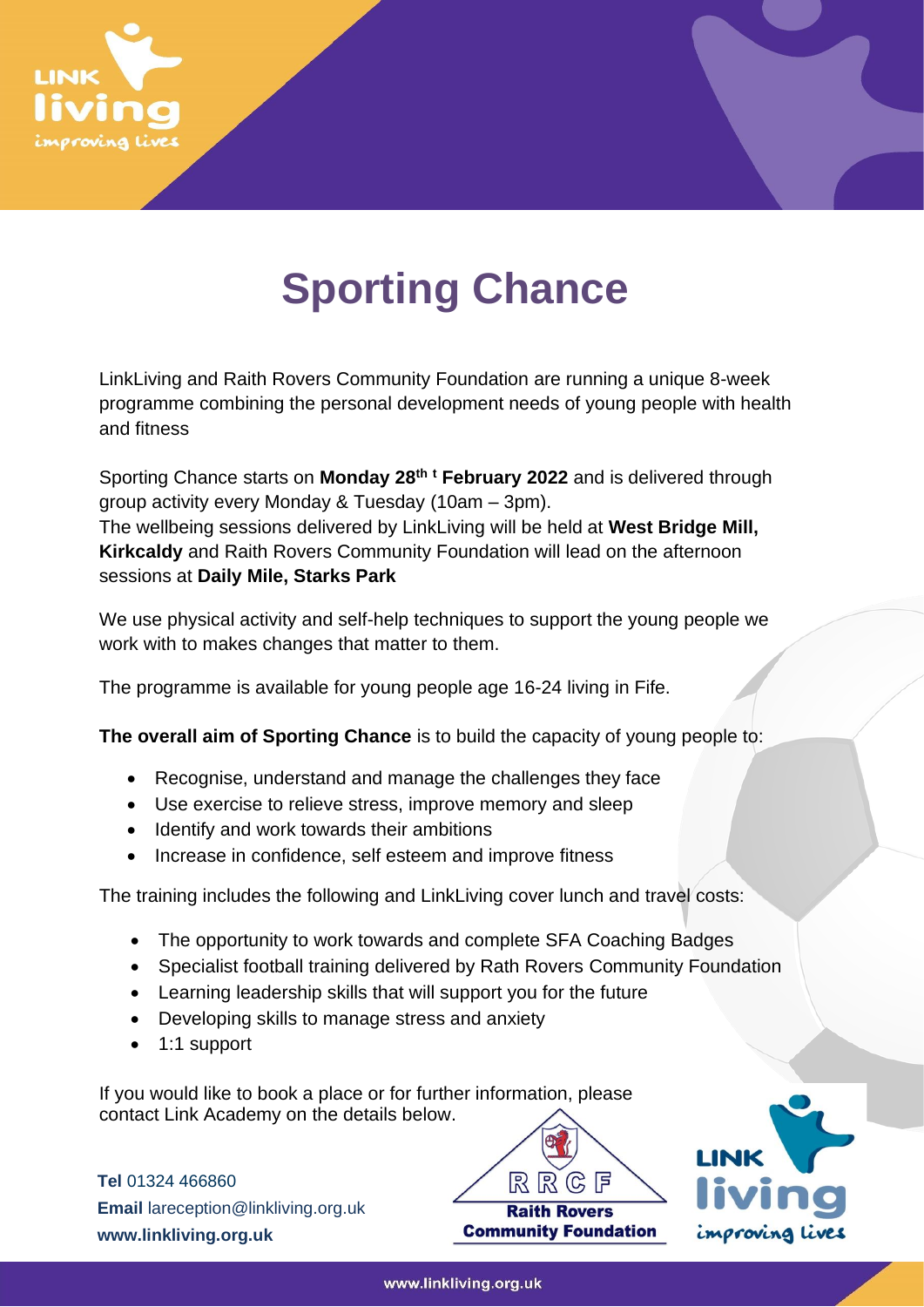## **Sporting Chance - Course Overview: Monday & Tuesday (10:00am – 3:00pm)**

| <b>Week</b>             | <b>Session</b>          | <b>Subject</b>                                                                                                   | <b>Outcomes</b>                                                                                                       |
|-------------------------|-------------------------|------------------------------------------------------------------------------------------------------------------|-----------------------------------------------------------------------------------------------------------------------|
| 1                       | 28 <sup>th</sup> Feb AM | Team Building - Getting to<br>know each other                                                                    | Team games to encourage<br>$\bullet$<br>conversation participation                                                    |
|                         | 28 <sup>th</sup> Feb PM | Introduction to Raith<br>Rovers (Daily Mile @<br><b>STARKS PARK)</b>                                             | Team Values & Leadership Session<br>$\bullet$<br>(football related on-pitch)                                          |
|                         | 1 <sup>st</sup> Mar AM  | Setting objectives and<br>personal goals                                                                         | Create action plan for everyone<br>٠<br>Record outcomes identified by each<br>$\bullet$<br>young person               |
|                         | 1 <sup>st</sup> Mar PM  | <b>Creating your Coaching</b><br>Account, E-Learning and<br>Football                                             | <b>SFA Live Account Creation, E-Learning</b><br><b>Football Activity</b>                                              |
| $\overline{2}$          | 7 <sup>th</sup> Mar AM  | Mental Health - An<br>understanding of mental<br>health, different disorders,<br>and the impact this can<br>have | Identifying the symptoms of mental<br>$\bullet$<br>health<br>How to support ourselves and others in<br>our lives      |
|                         | 7 <sup>th</sup> Mar PM  | <b>Sports Science Testing</b>                                                                                    | RRFC Staff to guide session on testing<br>$\bullet$<br><b>Football Activity</b><br>$\bullet$                          |
|                         | 8 <sup>th</sup> Mar AM  | Diet & Nutrition                                                                                                 | Eating healthy<br>$\bullet$<br><b>Meal Prep</b><br>$\bullet$<br>Food Plate & Food Groups Information<br>$\bullet$     |
|                         | 8 <sup>th</sup> Mar PM  | <b>Mental Health E-Learning</b>                                                                                  | <b>SFA E-Learning module</b><br>$\bullet$<br><b>Football Activity</b><br>$\bullet$                                    |
| 3                       | 14 <sup>th</sup> Mar AM | <b>Stress Management</b>                                                                                         | How stress affects us physically<br>$\bullet$<br>How to recognise when stressed<br>$\bullet$                          |
|                         | 14 <sup>th</sup> Mar PM | Introduction to Coaching -<br><b>SFA Course Part 1</b>                                                           | Leadership<br>$\bullet$<br>Identify what coaching techniques they<br>$\bullet$<br>would like to learn to teach others |
|                         | 15 <sup>th</sup> Mar AM | Self-care Techniques                                                                                             | 7 pillars of self-care<br>Why self-care is important and how it<br>looks                                              |
|                         | 15 <sup>th</sup> Mar PM | Introduction to Coaching -<br><b>SFA Course Part 2</b>                                                           | Leadership<br>$\bullet$<br>Identify what coaching techniques they<br>$\bullet$<br>would like to learn to teach others |
| $\overline{\mathbf{4}}$ | 21 <sup>st</sup> Mar AM | Sleep - understanding our<br>sleeping habits and the<br>impact on our mind and<br>body                           | The biology behind sleep<br>$\bullet$<br>How to create a healthy sleep routine<br>٠                                   |
|                         |                         | Review                                                                                                           | Review of objectives at halfway point<br>$\bullet$                                                                    |
|                         | 21 <sup>st</sup> Mar PM | Introduction to Coaching -<br><b>SFA Course Part 3</b>                                                           | Leadership<br>$\bullet$<br>Identify what coaching techniques they<br>$\bullet$<br>would like to learn to teach others |
|                         | 22 <sup>nd</sup> Mar AM | <b>Understanding Emotions</b>                                                                                    | Look at Emotions and how we can<br>$\bullet$<br>manage them<br>VR headset experience (facing fears)<br>$\bullet$      |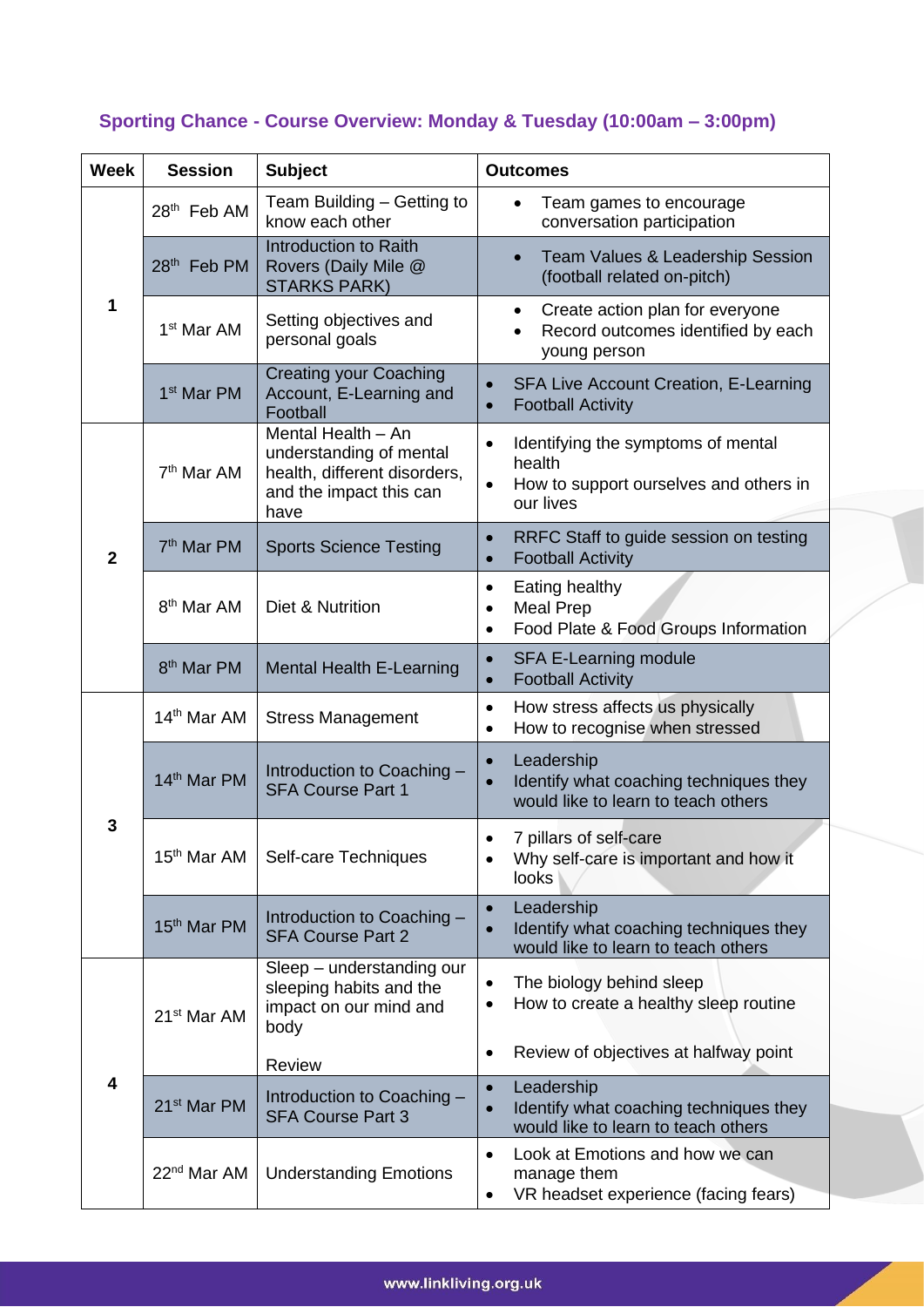|   | 22 <sup>nd</sup> Mar PM | Introduction to Coaching -<br><b>SFA Course Part 4</b> | Leadership<br>Identify what coaching techniques they<br>would like to learn to teach others                                                                                |
|---|-------------------------|--------------------------------------------------------|----------------------------------------------------------------------------------------------------------------------------------------------------------------------------|
| 5 | 28 <sup>th</sup> Mar AM | <b>Bullying &amp; Discrimination</b>                   | To look at bullying and discrimination<br>$\bullet$<br>and where to go for support. Potential<br>visit from other agencies.                                                |
|   | 28 <sup>th</sup> Mar PM | Jobs in football session                               | Interactive group session on football<br>related jobs<br><b>Football Activity</b><br>$\bullet$                                                                             |
|   | 29 <sup>th</sup> Mar AM | <b>Conflict and Resolution</b>                         | Group discussion on what conflict is<br>$\bullet$<br>How to manage conflict<br>$\bullet$<br>How to manage emotions<br>$\bullet$                                            |
|   | 29th Mar PM             | <b>Session Planning</b>                                | How to plan and deliver a coaching<br>session                                                                                                                              |
|   | 4 <sup>th</sup> Apr AM  | Social Media                                           | Impact social media has on mental health<br>$\bullet$<br>How to have a healthy relationship with<br>social media                                                           |
|   | 4 <sup>th</sup> Apr PM  | <b>Coaching Practice</b>                               | Deliver session to local PS children (P6-7)<br>$\bullet$                                                                                                                   |
| 6 | 5 <sup>th</sup> Apr AM  | Self-esteem and<br>confidence building                 | What effects self-esteem and confidence<br>$\bullet$<br>Signs of low/high self-esteem &<br>$\bullet$<br>confidence<br>How to improve self-esteem & confidence<br>$\bullet$ |
|   | 5 <sup>th</sup> Apr PM  | <b>Coaching Practice 2</b>                             | Deliver session to local PS children (P6-7)<br>$\bullet$                                                                                                                   |
|   | 11 <sup>th</sup> Apr AM | Mindset and Perception<br>Day <sup>1</sup>             | Identity growth and fixed mindsets<br>$\bullet$<br>How can sport link to your mindset<br>$\bullet$                                                                         |
| 7 | 11 <sup>th</sup> Apr PM | <b>Football Circuit</b>                                | <b>Football Circuit</b>                                                                                                                                                    |
|   | 12 <sup>th</sup> Apr AM | Mindset and Perception<br>Day 2                        | How a negative mindset can impact on<br>$\bullet$<br>our self-belief and confidence<br>How to make positive changes to mindset<br>$\bullet$                                |
|   | 12 <sup>th</sup> Apr PM | Football                                               | <b>Football Activity</b><br>$\bullet$                                                                                                                                      |
|   | 18 <sup>th</sup> Apr AM | Solo talk group one                                    | Young people will present to the rest of<br>$\bullet$<br>the group on how to be a good coach and<br>leader<br>Demonstrate short coaching session<br>٠                      |
| 8 | 18 <sup>th</sup> Apr PM | Football                                               | <b>Football Activity</b><br>$\bullet$                                                                                                                                      |
|   | 19th Apr AM             | Evaluation                                             | Complete course evaluation, review<br>$\bullet$<br>objectives and outcomes<br>Complete course paperwork                                                                    |
|   | 19 <sup>th</sup> Apr PM | Celebration                                            |                                                                                                                                                                            |